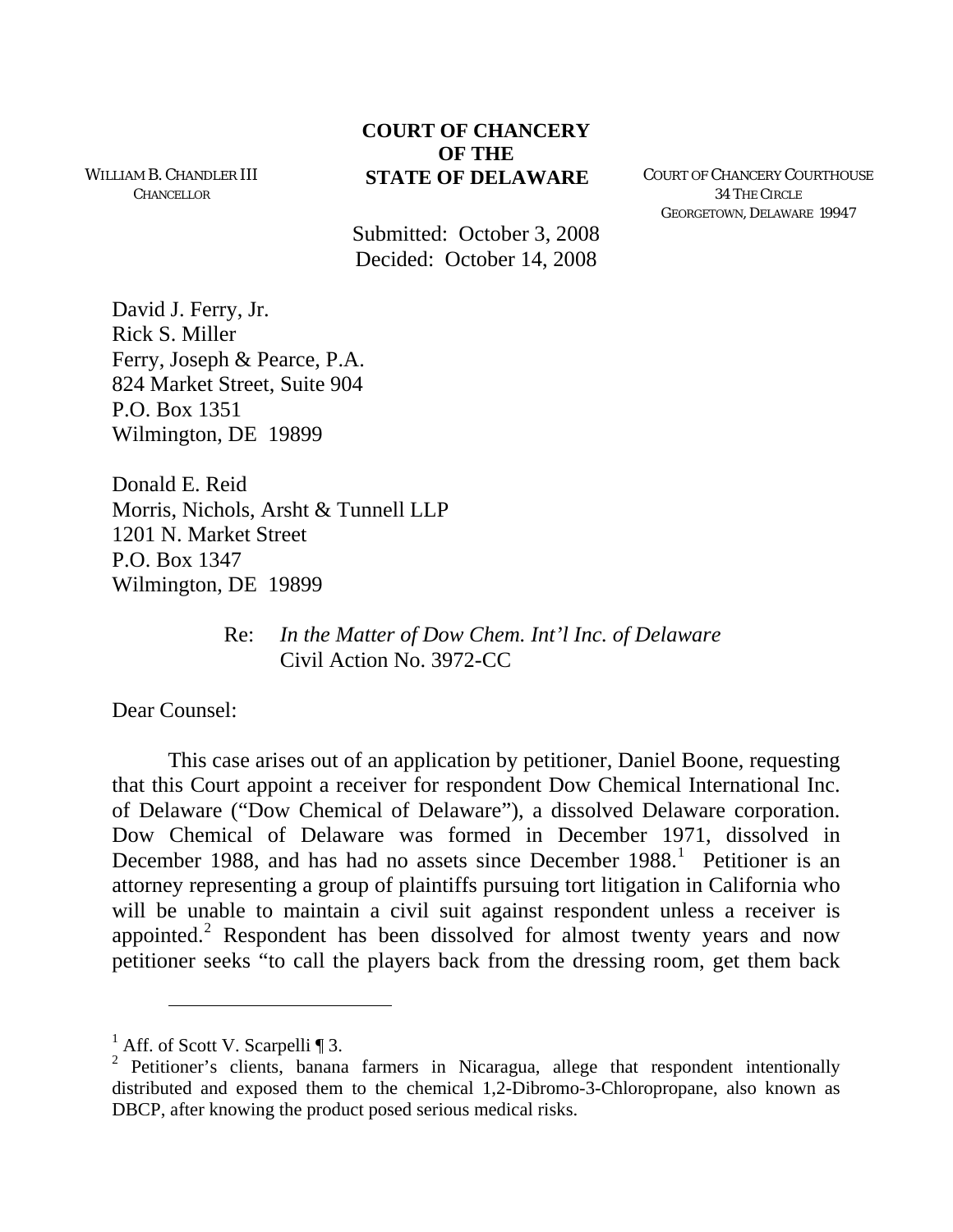into uniform, and require them to play a little longer."<sup>[3](#page-1-0)</sup> In the case of Dow Chemical of Delaware, however, the game is over. For the reasons explained briefly below, the application for a receiver is denied.

Under 8 *Del. C.* § 278 there is a three-year window during which suits can be brought against a dissolved corporation.<sup> $4$ </sup> Once the three-year period has expired, no new suits can be brought against the corporation.<sup>[5](#page-1-2)</sup> Although  $\S 278$ grants the Court of Chancery discretion to continue the corporate existence for more than three years after dissolution, such discretion allows continuance of the corporate existence only for the purpose of resolving *pending* litigation or disposing of remaining assets.<sup>[6](#page-1-3)</sup> There can be no continuance after the three-year period has expired because there is nothing to continue—the dissolved corporation "is no more."<sup>[7](#page-1-4)</sup> Thus, once the three-year period has expired and there is no pending litigation or assets to be disposed of, the Court no longer has discretion to "continue" the corporate existence under  $\S 278$  $\S 278$ .<sup>8</sup>

Petitioner acknowledges that the three-year period under § 278 has expired and, therefore, seeks the appointment of a receiver under 8 *Del. C.* § 279. Section 279 allows the "Court of Chancery, on application of any creditor, stockholder or director of the corporation, or any other person who shows good cause therefor," to appoint a receiver for a dissolved corporation to:

take charge of the corporation's property, and to collect the debts and property due and belonging to the corporation, with power to prosecute and defend, in the name of the corporation, or otherwise, all such suits as may be necessary or proper for the purposes aforesaid . . . and to do all other acts which might be done by the

 $\overline{a}$ 

<span id="page-1-0"></span><sup>3</sup> *In re Citadel Indus., Inc.*, 423 A.2d 500, 506 (Del. Ch. 1980).

<sup>4</sup> 8 *Del. C.* § 278.

<span id="page-1-2"></span><span id="page-1-1"></span><sup>5</sup> *U.S. Virgin Islands v. Goldman, Sachs & Co.*, 937 A.2d 760, 789 (Del. Ch. 2007); *In re RegO Co.*, 623 A.2d 92, 96 (Del. Ch. 1992) (noting that § 278 continues the corporate existence beyond the three-year period "solely" for the purpose of concluding pending litigation and not to allow new tort claims to be brought against the company).

<span id="page-1-3"></span><sup>6</sup> *See Virgin Islands*, 937 A.2d at 792.

<span id="page-1-4"></span><sup>&</sup>lt;sup>7</sup> Citadel, 423 A.2d at 504 ("[T]he emphasis is on 'continuing' that which is already in existence before the corporate entity, as a legal fiction, departs the legal realm and becomes only a recorded memory.").

<span id="page-1-5"></span><sup>8</sup> *Id.* at 504-05.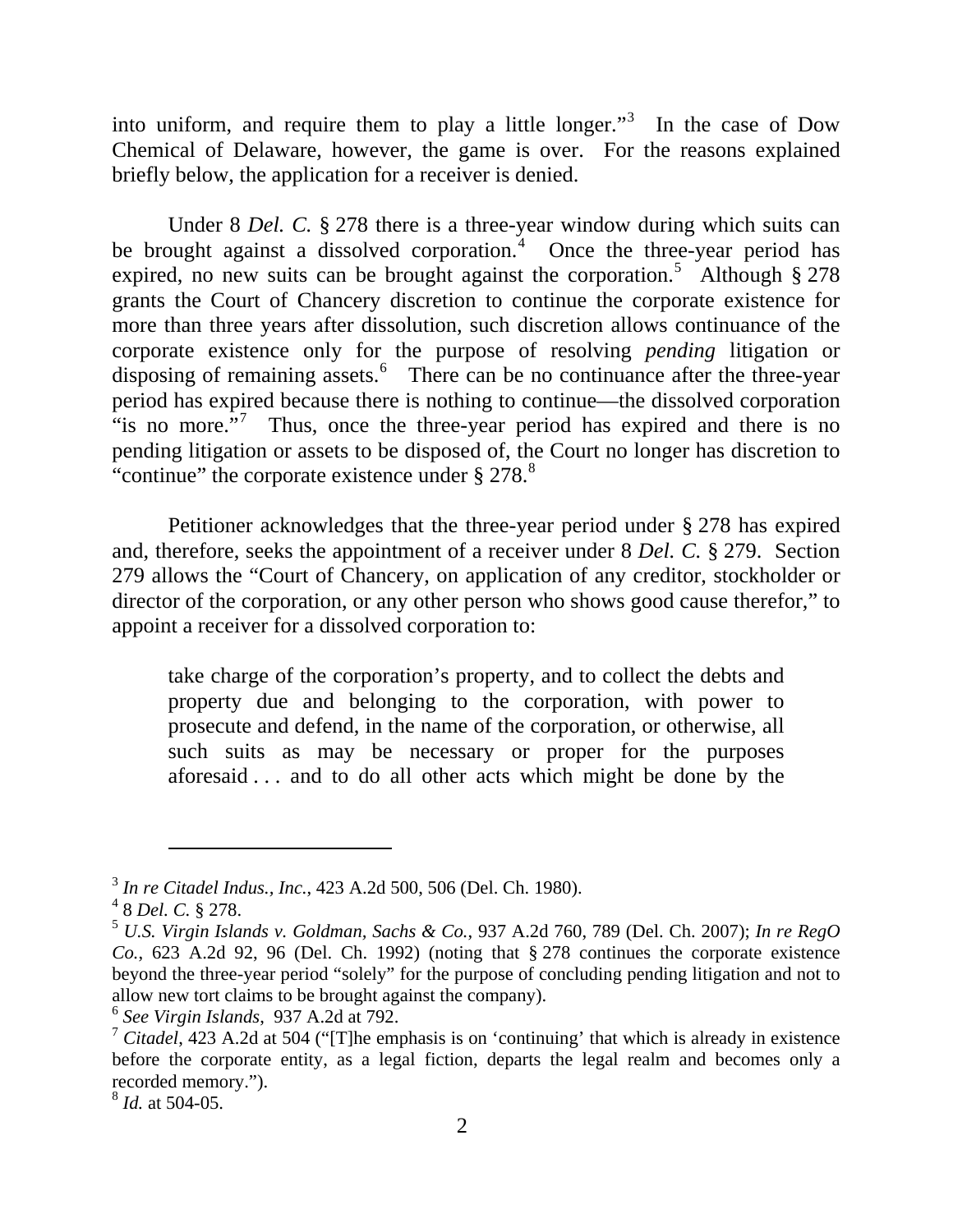corporation, if in being, that may be necessary for the final settlement of the unfinished business of the corporation.<sup>[9](#page-2-0)</sup>

The power to appoint a receiver under § 279 is necessary because corporate officers have no power to act after the  $\S 278$  three-year period has expired.<sup>[10](#page-2-1)</sup> The purpose of § 279 is to benefit shareholders and creditors where there are undisposed of assets remaining after dissolution by allowing appointment of a receiver "to safeguard the collection and administration of still existing property interests of a dissolved corporation."<sup>[11](#page-2-2)</sup> Thus, § 279 provides "little solace" for one possessing an after discovered claim against a dissolved corporation with no undistributed assets. $^{12}$  $^{12}$  $^{12}$ 

At common law, the moment a corporation was dissolved it ceased to exist as a legal entity and lost the capacity to sue and be sued.<sup>[13](#page-2-4)</sup> This harsh result was tempered by the enactment of § 278 which allows a time in which suits can be brought even after a corporation is dissolved. The intention of § 278 is to balance the public policy interest of ensuring that claimants have adequate time to bring claims against the corporation and the public policy interest of allowing directors, officers, and stockholders to be free from claims relating to the dissolved corporation after sufficient time has passed.<sup>[14](#page-2-5)</sup> The General Assembly, in enacting § 278, balanced these policy interests by establishing the three-year window—a window that could be extended to allow resolution of claims pending at the end of that period.<sup>[15](#page-2-6)</sup> I do not read the power of the Court to appoint a receiver for a dissolved corporation under § 279 to change the balance of the policy interests established by § 278. In short, petitioner cannot use § 279 to bypass the three-year limitation under § 278 when a dissolved corporation holds no assets.

*City Investing Co. Liquidating Trust v. Continental Casualty Co.[16](#page-2-7)* does not change this result. In *City Investing* the Delaware Supreme Court held that a liquidating trust was not shielded by § 278 from claims brought more than three years after dissolution of the predecessor corporation. The decision rested on the

 $\overline{a}$ 

<span id="page-2-0"></span><sup>9</sup> 8 *Del. C.* § 279.

<span id="page-2-1"></span><sup>10</sup> *Citadel*, 423 A.2d at 504-05.

<span id="page-2-2"></span><sup>11</sup> *Id.* at 506.

<span id="page-2-3"></span><sup>&</sup>lt;sup>12</sup> *Id.* at 506-07 (noting that § 278 "has been compared to a statute of limitations").

<span id="page-2-4"></span><sup>13</sup> *See RegO*, 623 A.2d at 95.

<span id="page-2-5"></span><sup>14</sup> *Virgin Islands*, 937 A.2d at 789.

<span id="page-2-6"></span><sup>15</sup> *See id.* at 792.

<span id="page-2-7"></span><sup>16 624</sup> A.2d 1191 (Del. 1993).